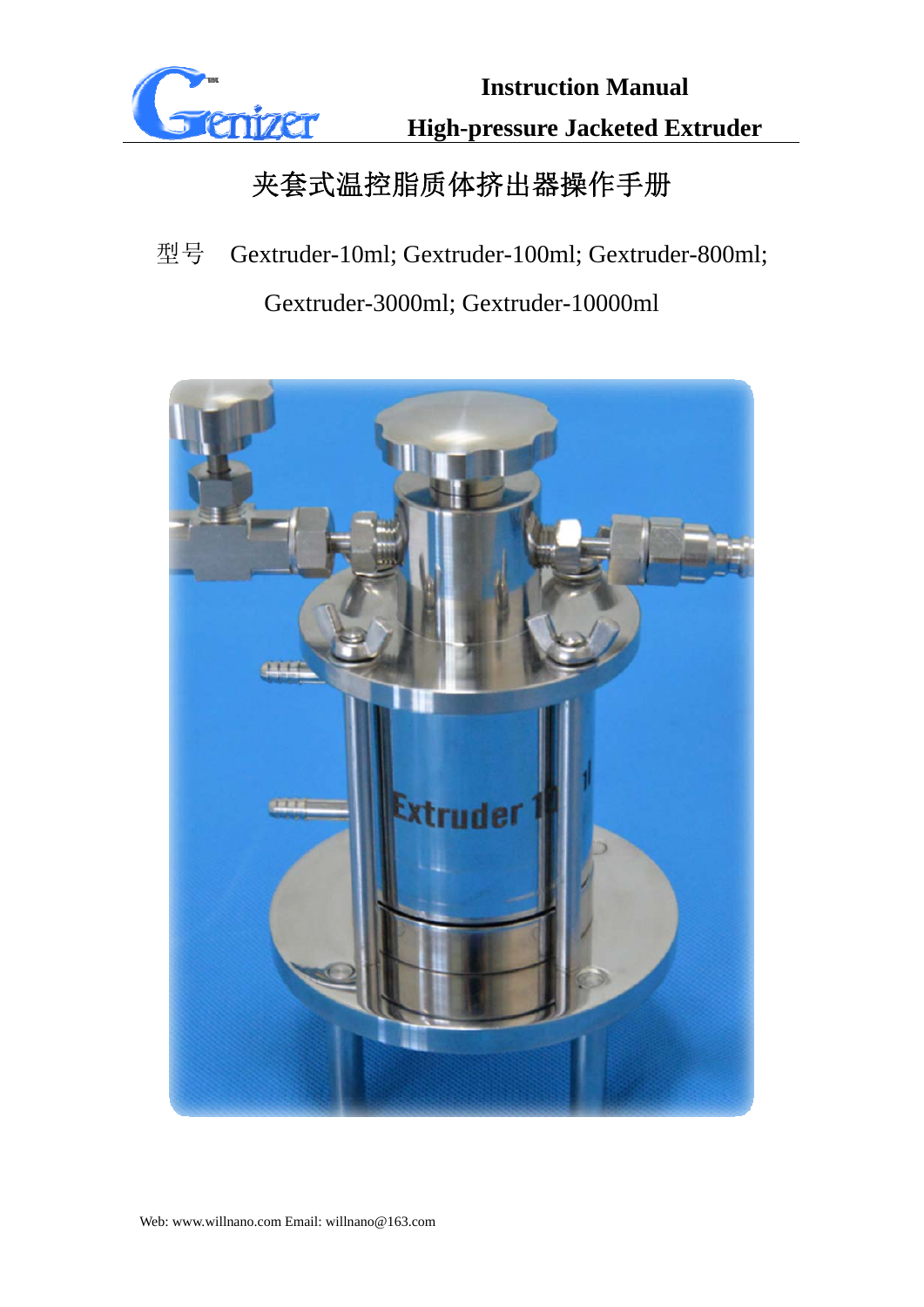

### **1.** 开箱检查

货物签收前请检查包装是否有破损,参考货物的零件清单检 查是否完整。

### **2.** 产品介绍

### **2.1** 简介

Genizer 夹套式温控脂质体挤出器是由 FDA 和 GMP 认可的卫生级 316L 不锈钢制成, 里面有激光制成的微米孔板作挤出膜支撑板。挤出 器的主要应用是用于制药级脂质体、乳剂和纳米颗粒的均质。挤出器 配合孔径 50-400nm 的径迹蚀刻膜制备脂质体和乳剂。挤出器支持 Handgenizer 和其他高压均质器,可以进行持续的高压均质和过滤挤 出。带夹套的温控式设计可以加热或冷却物料,可以适用于高粘度的 物料。

### **2.2** 规格

| 最高压力 | 100 <sub>bar</sub> |
|------|--------------------|
| 最终粒径 | $50 - 500$ nm      |
| 最大浓度 | $200$ mg/ml        |
| 操作剂量 | $10-10,000$ ml     |
| 温度范围 | $0-100^{\circ}$ C  |

Web: www.willnano.com Email: willnano@163.com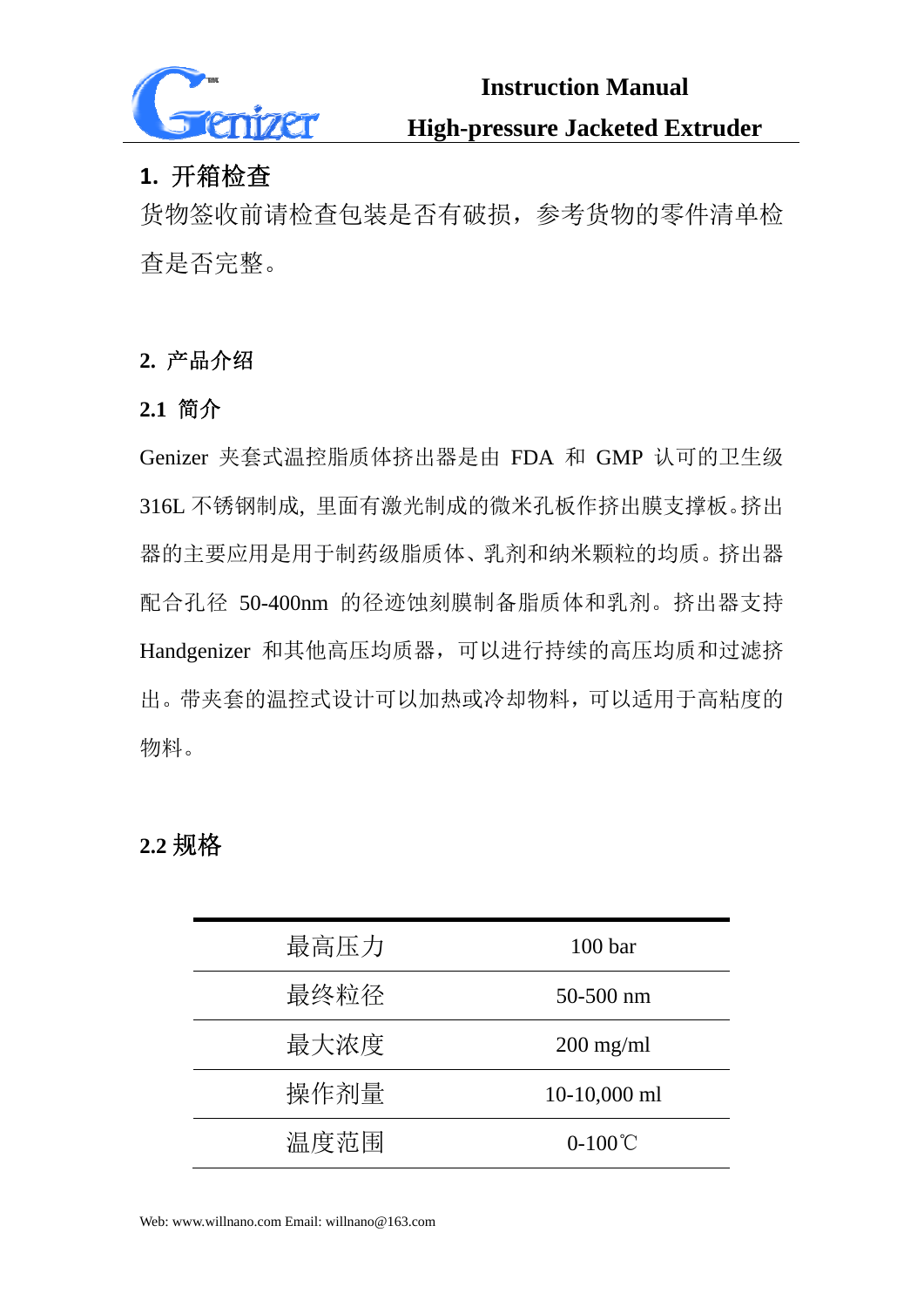

| 设备原料 | 316L 不锈钢 |
|------|----------|
| 工作条件 | 高压气或高压泵  |
| 材料标准 | 制药级      |

### **3.** 安全事项

注意**:** 设计压力为 1,500 psi,绝不能超过设计压力运行。 警告**:** 未配备足够数量的拉杆时绝不能操作挤出器。检查拉 杆的磨损度,必要时请更换。

危险**:** 在每次实验前请检查所有 O 型圈是否有磨损现象,如  $\mathbb{A}$ 果磨损请立即更换。磨损或损坏的 O 型圈可能会使在操作挤出器时 突然泄压。

警告**:** 挤出器的夹套在操作时可能会过热导致烫伤,请注意 勿直接接触。

警告**:** 举起或移动设备请注意旁边人员。

警告**:** GenizerTM 高压挤出器使用者必须遵守相关安全事 项,操作者必须穿戴必要的防护设备。因违反安全事项而造成的人员 伤害和财产损失由操作者承担责任。

警告**:** 请使用原装零件来替换磨损或损坏的部分,如用非原 装零件替换则不在保修范围之内。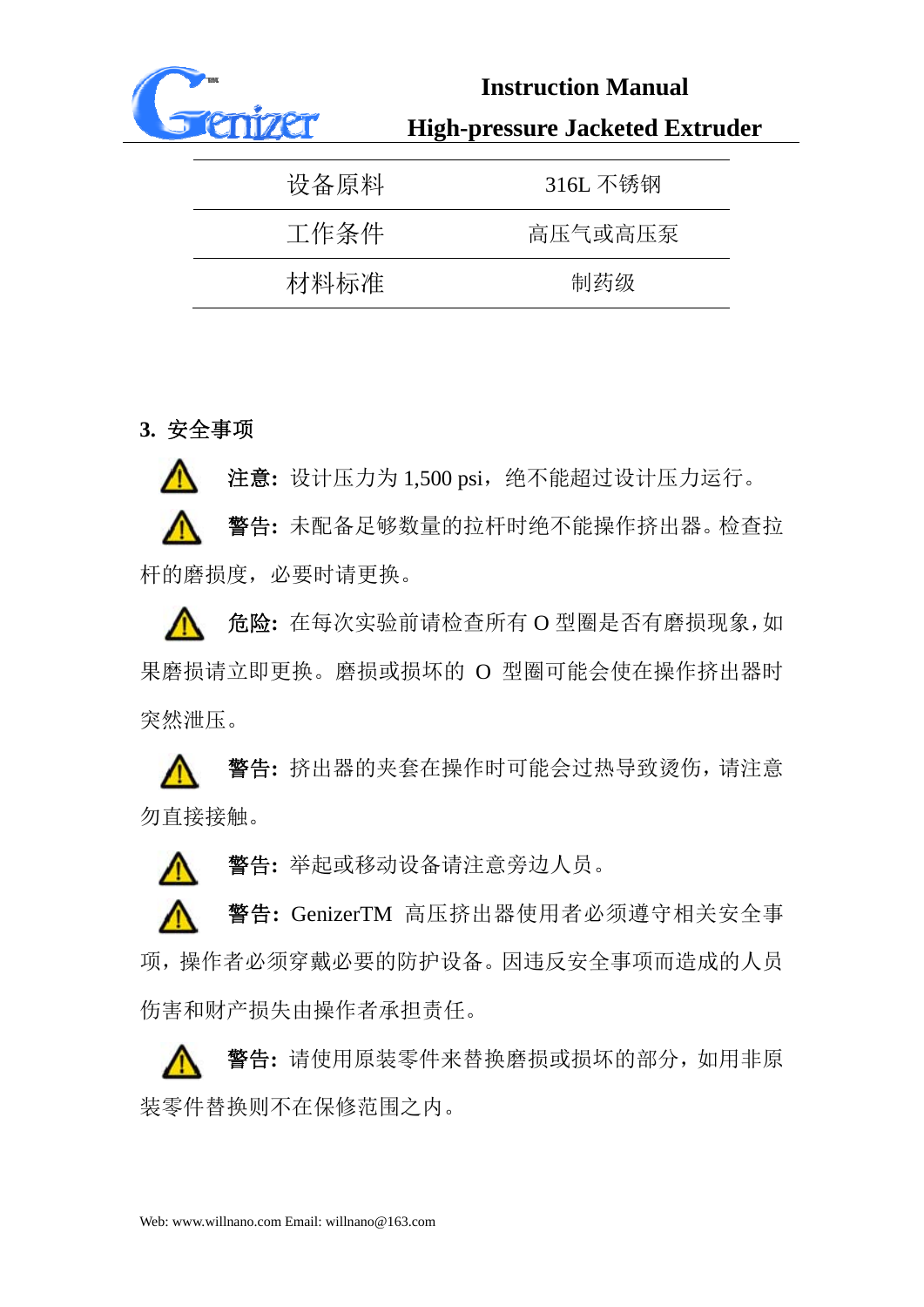

### **4.** 零件详单

GenizerTM 夹套式温控挤出器标准配置的零件详单如下:

| 零件号            | 零件名称   | 数量             |                                                                        |
|----------------|--------|----------------|------------------------------------------------------------------------|
| $\mathbf{1}$   | 支架底座   | $\mathbf{1}$   | $\mathcal{O}_{\mathcal{O}}$<br>$\circ$<br>$\circ$<br>$\tilde{\varphi}$ |
| $\overline{2}$ | 过滤支撑底座 | $\overline{1}$ |                                                                        |
| 3              | 出口连接件  | $\mathbf{1}$   |                                                                        |
| $\overline{4}$ | 温控夹套   | $\mathbf{1}$   |                                                                        |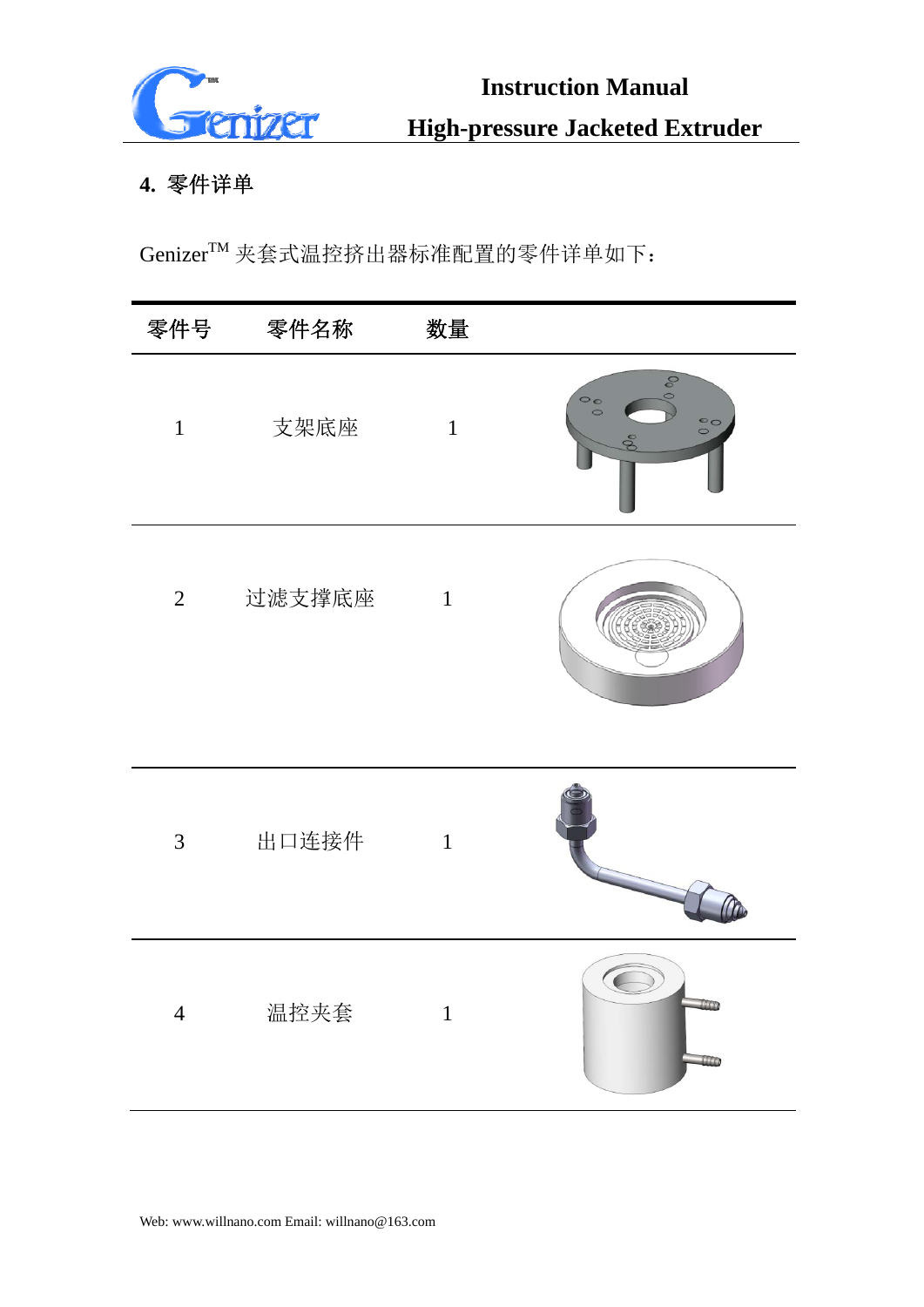

# **Instruction Manual**

# **High-pressure Jacketed Extruder**

| 零件号              | 零件名称          | 数量             |  |
|------------------|---------------|----------------|--|
| $5\overline{)}$  | 大O型圈          | $\mathfrak{Z}$ |  |
| $\boldsymbol{6}$ | 小O型圈          | $\overline{2}$ |  |
| $\overline{7}$   | 微米孔不锈钢<br>支撑板 | $\mathbf{1}$   |  |
| $8\,$            | 挤出器上盖         |                |  |
| 9                | 平垫圈           | $\overline{4}$ |  |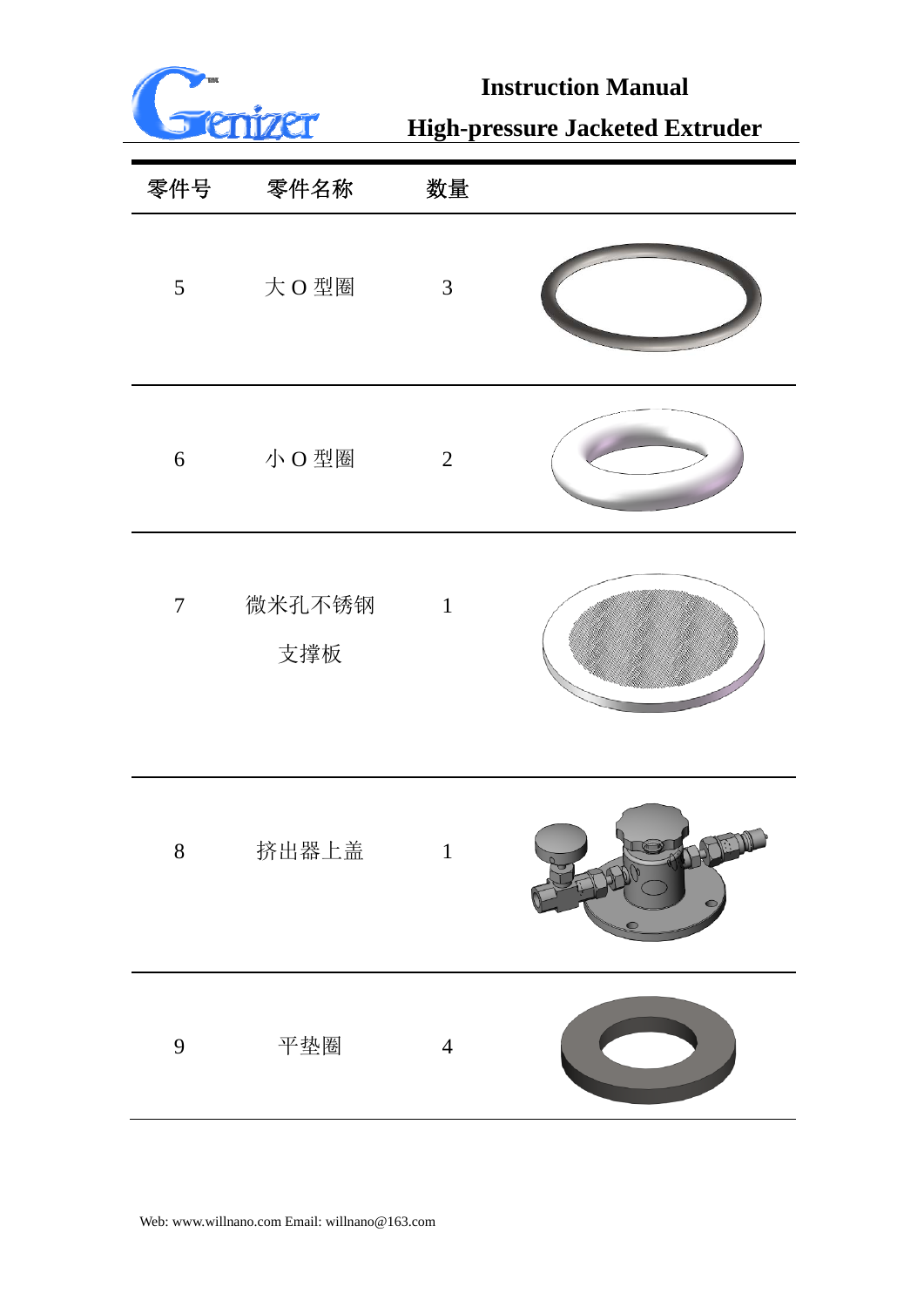

## **Instruction Manual**

# **High-pressure Jacketed Extruder**

| 零件号    | 零件名称        | 数量             |  |
|--------|-------------|----------------|--|
| $10\,$ | 蝶形螺母        | $\overline{4}$ |  |
| 11     | 拉杆          | $\overline{4}$ |  |
| 12     | 高压氮气连接<br>件 | $\mathbf{1}$   |  |

以下为增选配件

a. 纳米级径迹蚀刻膜 b. 高压均质机和高压泵

### **5.** 组装步骤

下表是 Genizer™ 100ml 夹套式温控挤出器的组装步骤。参考零件详 单完成组装。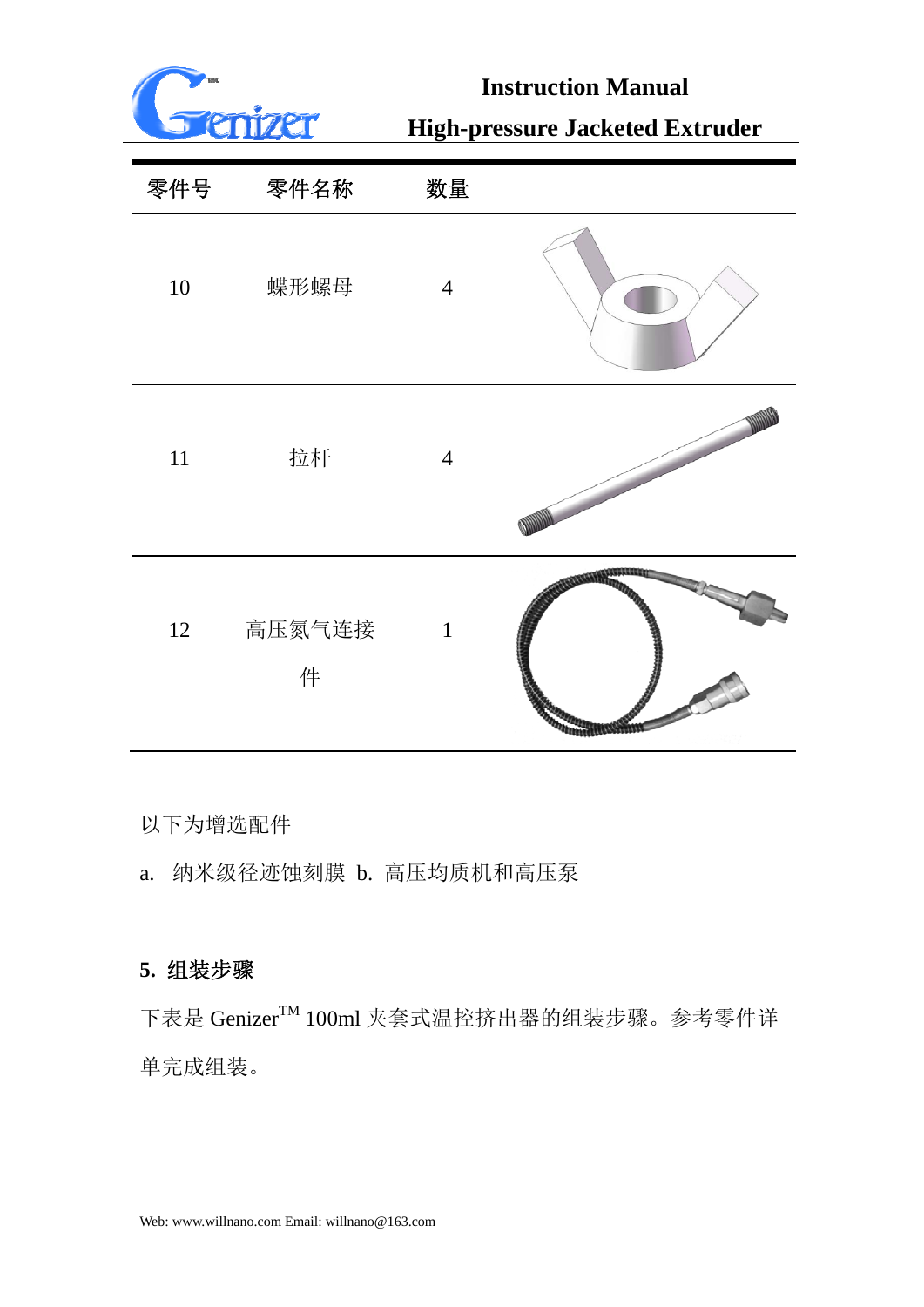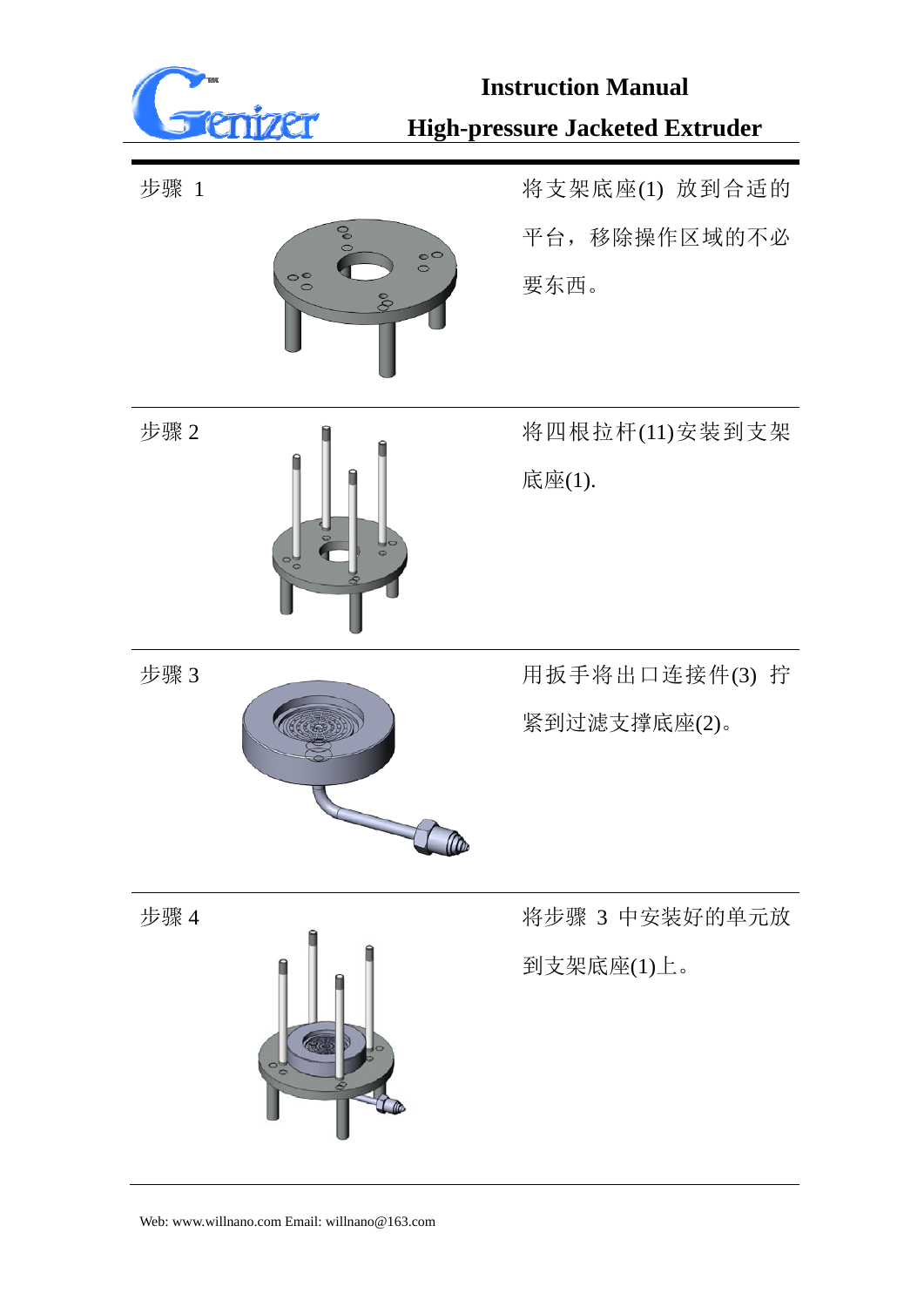

步骤 5 将大 O 型圈(5) 和微米孔不 锈钢支撑板 (7) 按次序放到 过滤支撑底座上。

> 注意**:** 微米孔不锈钢支撑板 (7)安装时孔需要朝上。

步骤 6 小心地将特定规格的纳米径 迹蚀刻膜放置在微米孔不锈 钢支撑板(7)上。

> 注意**:** 径迹蚀刻膜一定要铺 的平整,不能有褶皱和气孔。 先润湿后平铺效果会更好。

| 步骤 7 | 将大 O 型圈(5) 和夹套 (4) |
|------|--------------------|
|      | 按次序放到过滤支撑底座        |
|      | 2)                 |

步骤 8 将挤出器上盖(8)安装上, 并用平垫片(9)和蝶形螺母 (10) 装到拉杆(11) 上紧固。







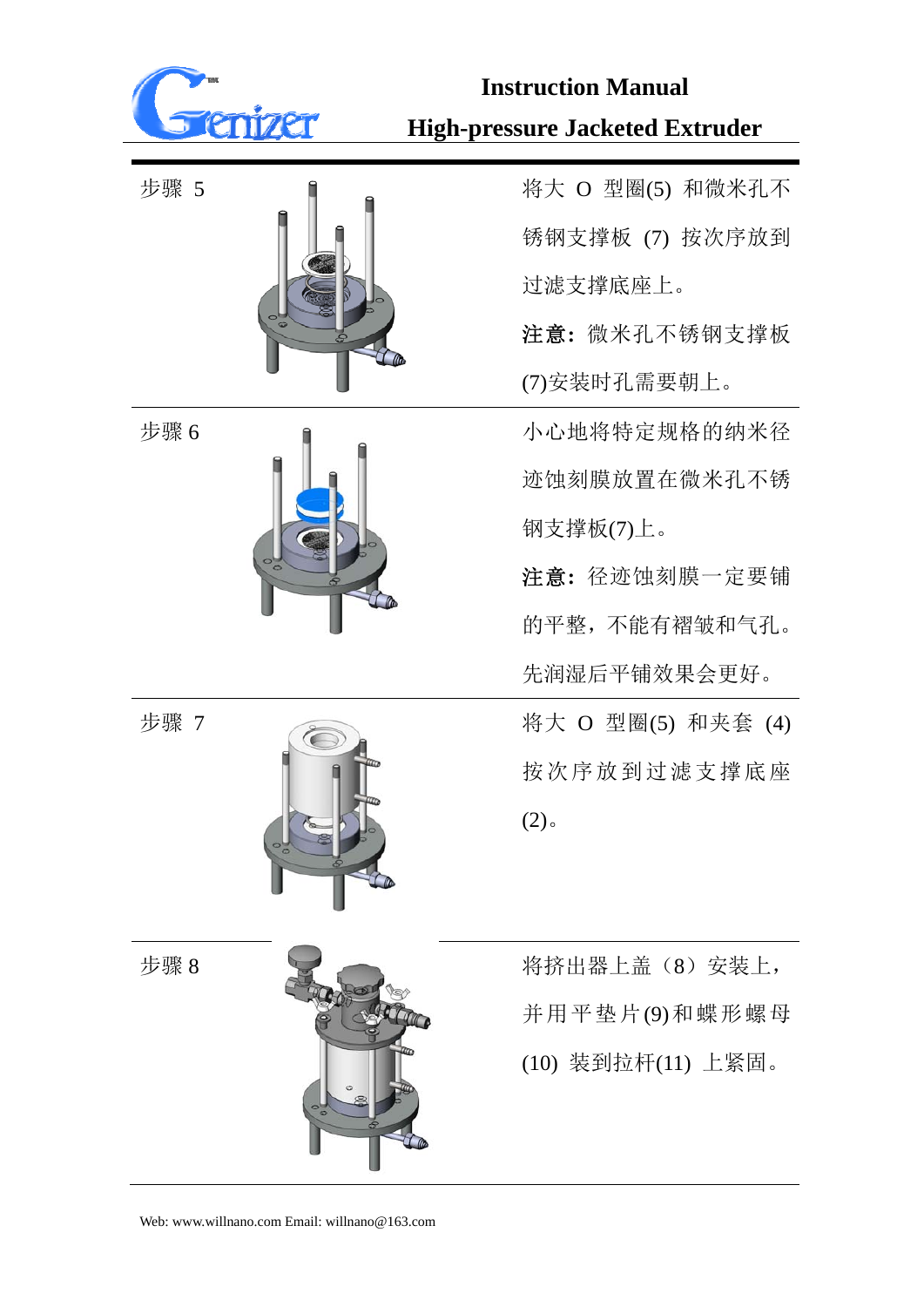



步骤 9 **budge at the control of the control of the control of the control of the control of the control of the control of the control of the control of the control of the control of the control of the control of the control**  $(12)$  $\pm$ . b 口: 连接循环水进出水管 c 口: 连接产品收集管 d: 放气阀 e 口:排气口 f 口: 进料口

#### **6.** 通用操作步骤

6.1 操作步骤

按照步骤(9)图示连接管子。逆时针打开挤出器上盖上的排气阀 (d) 。 打开进料口(f) 注入不超过 100ml 物料。 连接高压氮气连接件(12)的 另一端到氮气瓶上的减压器。水浴管子接到(b)处,这样温控夹套就 会将物料调整到特定的温度(如果预热温度范围是 50-80℃的话将物 料放到水浴中,确保水位高于过滤支撑底座 (2)). 调节氮气瓶上的压 力阀门来产生挤出器中的压力,物料会被氮气压力强制通过径迹蚀刻 膜上的纳米孔而挤出进入产品收集管子(c)。

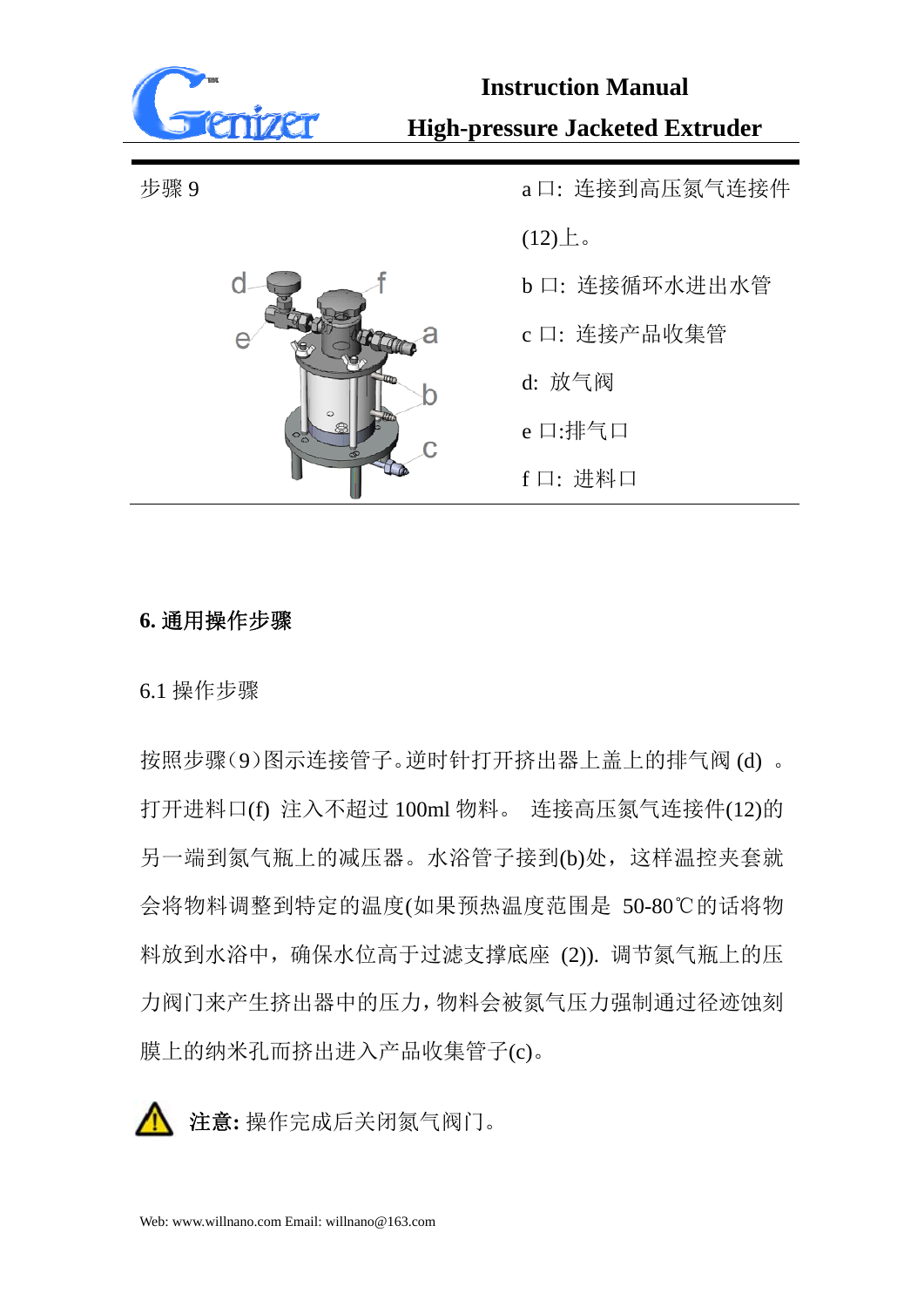

6.2 通用清洗步骤

一般情况下请按照下面的步骤来清洗挤出器。如遇特殊的化合物需特 别的清洗剂。

1. 每次实验完成后都需要立刻清洗挤出器,千万不要让物料凝固 在挤出器内,请参考零件清单和组装步骤来拆洗挤出器。

2. 建议使用中性的洗涤剂,如果特别难溶的物料可以考虑用配方 中的溶剂先清洗,如需使用刷子请用软毛刷。

3. 在自来水下冲洗这些组件,然后用蒸馏水冲洗几次。

4. 最后将所有零件用 70%酒精擦拭或浸泡下,以便抑菌存放。O 型圈在刷洗之前必须拿下,否则会被有机溶剂腐蚀。

#### **7.**故障诊断

7.1 如有漏气或漏液情况请重新组装挤出器。检查是否是 O 型圈安 装不当或是蝶形螺母或紧固件缺失。

7.2 以下因素可能会导致挤出困难: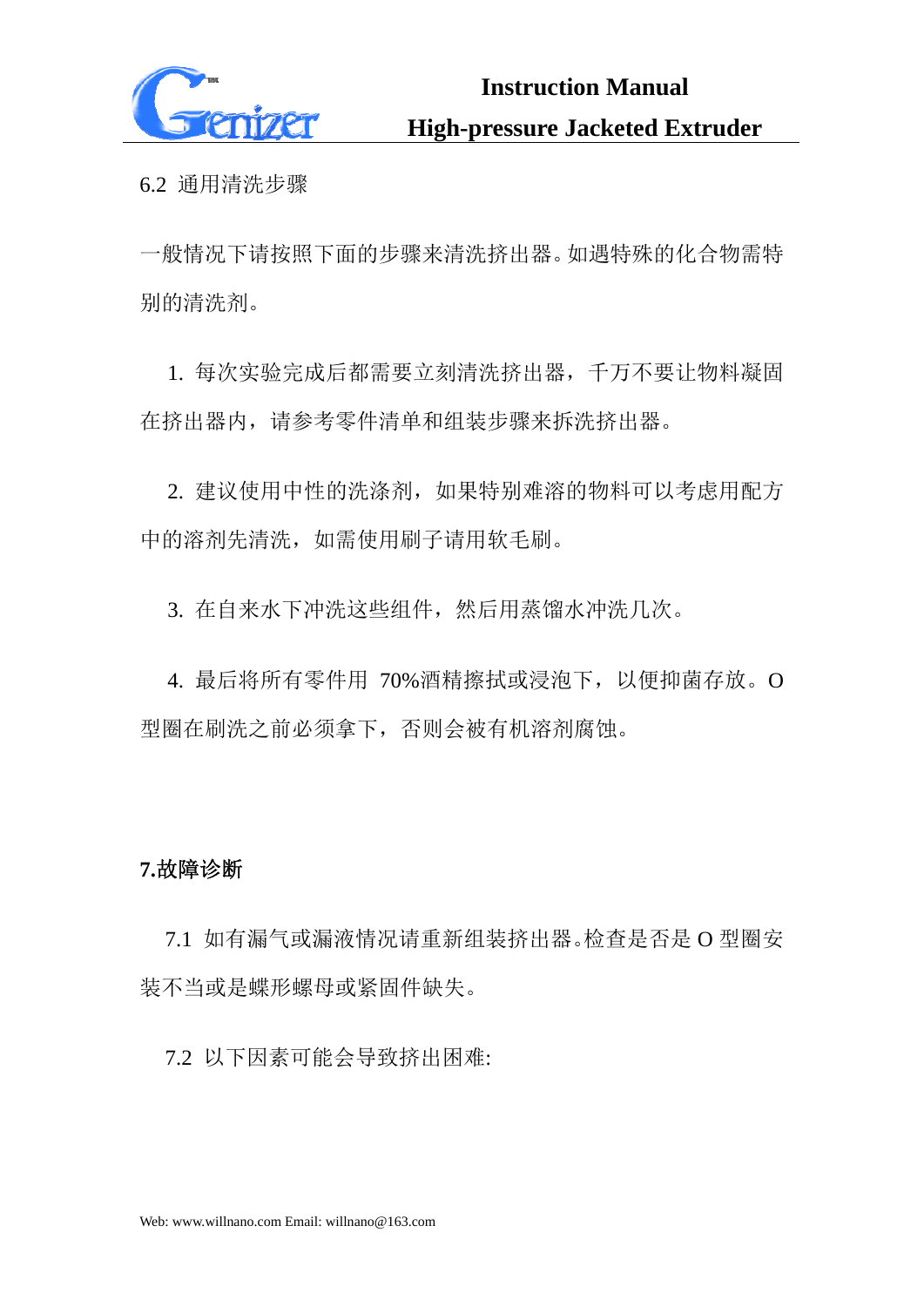

7.2.1 原料药中的颗粒粒径过大而使用的膜的孔径过小,建议先使 用孔径大的膜均质后再切换到孔径小的膜,或是将原料药进行合适的 预处理将粒径先减小,比如高剪切机。

7.2.2 一些对温度敏感的物料可能会在室温下凝聚,会导致挤出困 难,可以将适合温度的水源接到夹套上以此改变工作温度方便挤出。

7.2.3 径迹蚀刻模的通道可能被堵住导致挤出量大大减小,需要及 时更换。

7.2.4 可能是原料药中的粒径分布太宽,建议进行适合的预处理。

7.3 如果温度控制夹套温度达不到请检查夹套和水浴之间的连接 是否正确,水循环是否平稳。

7.4 有的径迹蚀刻膜会有方向性,请参考该品牌说明将原料药放置 于膜的特定面。